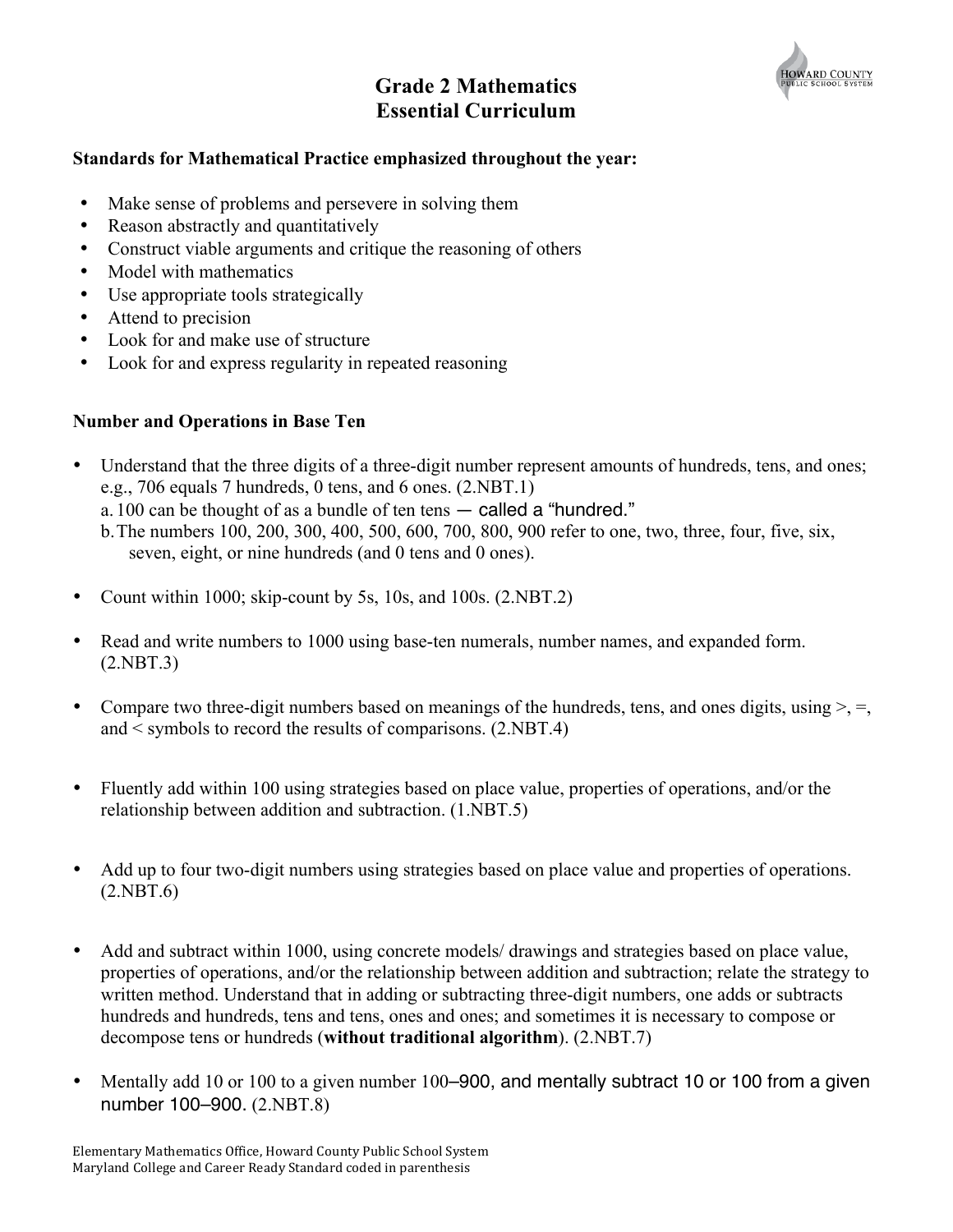Explain why addition and subtraction strategies work, using place value and the properties of operations. (2.NBT.9)

# **Operations and Algebraic Thinking**

- Use addition and subtraction within 100 to solve one- and two-step word problems involving situations of adding to, taking from, putting together, taking apart, and comparing, with unknowns in all positions, by using drawings and equations with a symbol for the unknown number to represent the problem. (2.OA.1)
- Develop fluency to add and subtract within 20 using mental strategies. By the end of Grade 2, know from memory all sums of two one-digit numbers. (2.OA.2)
	- $\circ$  Review grade 1 facts:  $\div$  0, 1, 2; make ten;  $\div$  10; doubles
	- $\circ$  Make ten and some more (i.e.  $8 + 5 = 13, 9 + 6 = 15$ )
	- o Near doubles (i.e.  $5 + 6 = 11, 8 + 7 = 15$ )
	- o All Facts
- Determine whether a group of objects (up to 20) has an odd or even number of members, e.g., by pairing objects or counting them by 2s; write an equation to express an even number as a sum of two equal addends. (2.OA.3)
- Use addition to find the total number of objects in rectangular arrays with up to 5 rows and up to 5 columns; write an equation to express the total as a sum of equal addends. (2.OA.4)

### **Geometry**

- Recognize and draw shapes having specified attributes, such as a given number of angles or a given number of equal faces. Identify triangles, quadrilaterals, pentagons, hexagons, and cubes. (2.G.1)
- Partition a rectangle into rows and columns of same-size squares and count to find the total number of them.  $(2.G.2)$
- Partition circles and rectangles into two, three, or four equal shares, describe the shares using the words halves, thirds, half of, a third of, etc., and describe the whole as two halves, three thirds, four fourths. Recognize that equal shares of identical wholes need not have the same shape. (2.G.3)

#### **Measurement and Data**

- Measure the length of an object by selecting and using appropriate tools such as rulers, yardsticks, meter sticks, and measuring tapes. (2.MD.1)
- Measure the length of an object twice, using length units of different lengths for the two measurements; describe how the two measurements relate to the size of the unit chosen. (2.MD.2)
- Estimate lengths using units of inches, feet, centimeters, and meters. (2.MD.3)